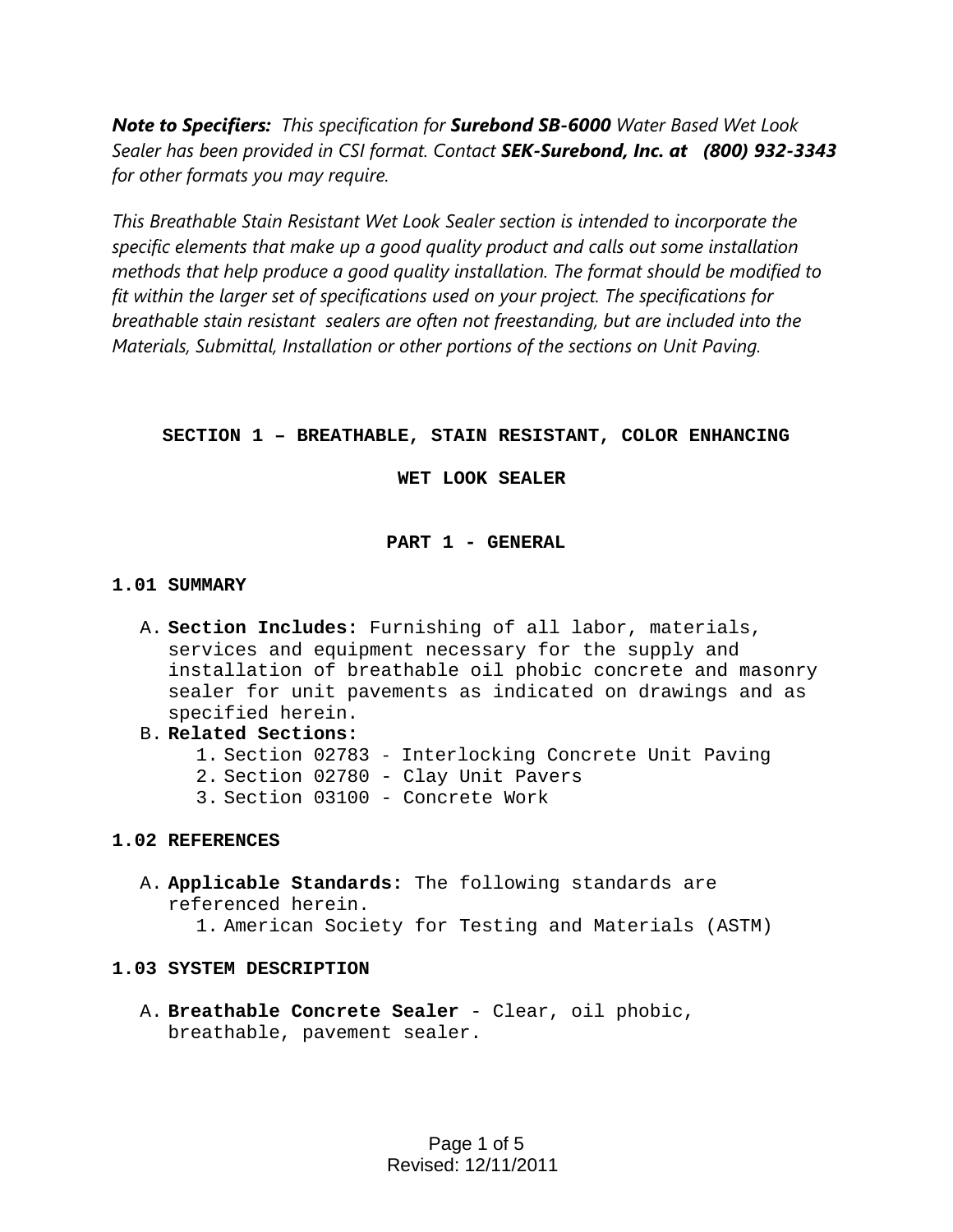#### **1.04 SYSTEM PERFORMANCE REQUIREMENTS**

- A. **Testing Requirements:** Pavement sealer shall be tested in accordance with the following standards and conditions, and the testing results shall meet or exceed the performance requirements as specified herein.
- B. **Independent Laboratory:** Testing shall be performed by an independent laboratory meeting the requirements of ASTM E 329-95 and certified by the United States Bureau of Standards. Testing laboratory shall obtain all samples.
- C. **Permeability:** The sealer shall conform to ASTM E 514.
- D. **Water Vapor Transmission:** The sealer shall have a minimum water vapor transmission rate of 60 grams/meter $^2/\mathtt{day}$  at an average dry film thickness of 3.5 to 4.0 mils and a relative humidity of 40% when tested as per ASTM D 1653.

### **1.05 SUBMITTALS**

- A. **General:** Submit listed submittals in accordance with conditions of the Contract and with Division 1 Submittal Procedures Section.
- B. **Product Data:** Submit product information, including manufacturer's specifications, installation instructions, manufacturer's recommendations, and manufacturer's certification or other data substantiating the product complies with requirements of these Contract Documents.
- **C. Manufacturer's Certification:** Provide certificates signed by manufacturer or manufacturer's representative certifying that the materials to be installed comply in all respects with the requirements of this specification.
- **D. Installer:** The installer shall provide a list of projects, including references with contact information, demonstrating at least 3 years of experience in the application of the sealer or similar materials.

### **1.06 QUALITY ASSURANCE**

- A. **Manufacturer:** The manufacturer shall have no less than 10 years experience in manufacturing of sealant and sealer.
- B. **Installer:** The installer shall demonstrate to the satisfaction of the Architect/Engineer an acceptable level of experience in the installation of the sealer or similar products.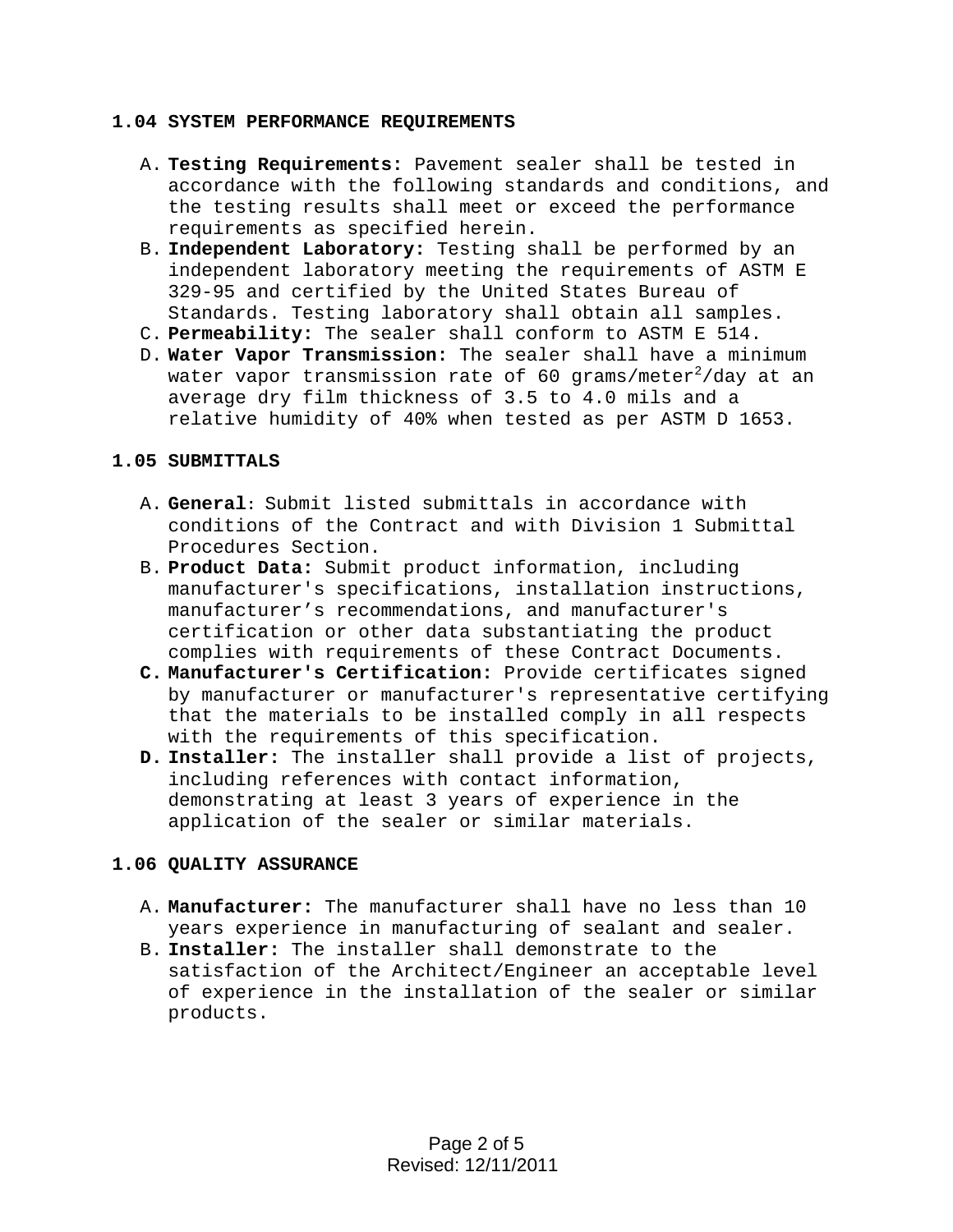- C. **Pre-Installation Conference:** Prior to installation of sealer, conduct meeting with the installer, general contractor and Architect/Engineer, owner's representative, and waterproofing manufacturer's representative to verify and review the following:
	- 1. Project requirements for materials and installation as set out in Contract Document.
	- 2. Manufacturer's product data including application instructions.
	- 3. General site conditions, schedule, coordination with other activities, line and grade of the work, substrate conditions, procedures for substrate preparation and cleanup.

## **1.07 DELIVERY, STORAGE AND HANDLING**

A. **Delivery:** Deliver packaged materials to project site in original undamaged containers, with manufacturer's labels and seals intact.

## **1.08 MATERIALS**

- A. The material shall be a clear epoxy resin sealer which enhances the color of the substrate creating a wet look to the surface.
- B. Shall conform to ASTM C1028 Static Coefficient of Friction requirements.
- C. The material, as delivered, will be liquid at typical ambient temperatures
- D. It shall have a VOC of less than 100 grams per liter.
- E. The material shall be designed to be installed 24 hours before or after the joint sand has been installed and stabilized. The material shall not be used as a joint sand stabilizer.
- F. The product shall be manufactured as a stain resistant wet look sealer and labeled as such.
- G. The material shall comply with the criteria in 1.04 of this section.
- H. Material shall be water based and shall not contain solvents.
- I. Materials shall be an IMMEDIATE application sealer
- J. Material shall be Breathable as to allow Efflorescence to escape.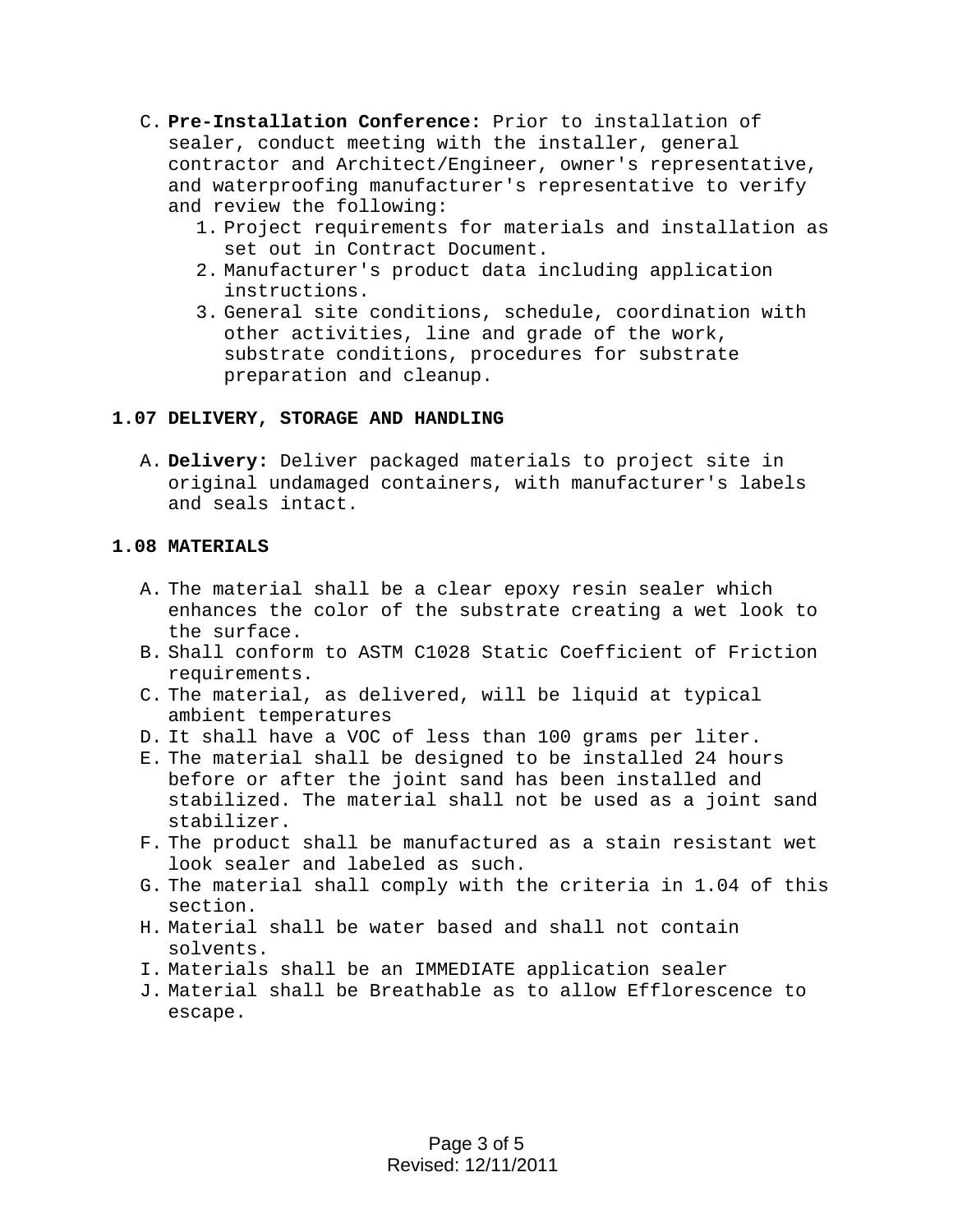#### **1.09 PROJECT CONDITIONS**

- A. Comply with manufacturer's product data regarding condition of substrate to receive penetrating sealer, weather conditions before and during installation, and protection of the installed materials.
- B. Prior to the installation of the sealer all other pavement related work shall be completed, including but not limited to installation of bedding sand, edge restraints, pavers, and joint sand, to final alignment and elevation. The surface shall be clean and free from any staining, oil, dust, loose material or any other substance interfering with the penetration of the liquid material into the joint sand or the surface of the pavers. The surface of the paver shall be dry.
- C. Work shall not commence if rain or other precipitation is predicted in the area for a period of 24 hours before, during and after the set application date.
- D. Do not apply sealer if the temperature of the concrete is below 45°F or above 95°F, or if the air temperature is at or below 50°F and falling or at or above 90°F and rising.

### **1.10 EXECUTION**

- A. The sealer shall be applied as per the manufacture's data sheet and these Construction Documents.
- B. The manufacture's recommended coverage rate shall be followed.
- C. Prepare a test area of 100SF for review of and approval by the Architect/Engineer. The test area shall include at least one example of every type of joint or material to be sealed. Do not proceed with the balance of the work until approval, in writing, is received. Upon approval the test area may be incorporated into the work.
- D. The surface to receive the sealer must be clean, dry and free of loose materials or chemicals (including curing compounds).
- E. Do not apply sealer if the temperature of the concrete is below 45°F or above 95°F, or if the air temperature is at or below 50°F and falling or at or above 90°F and rising. Do not apply the sealer if rain is predicted in the area within the following 24 hours.